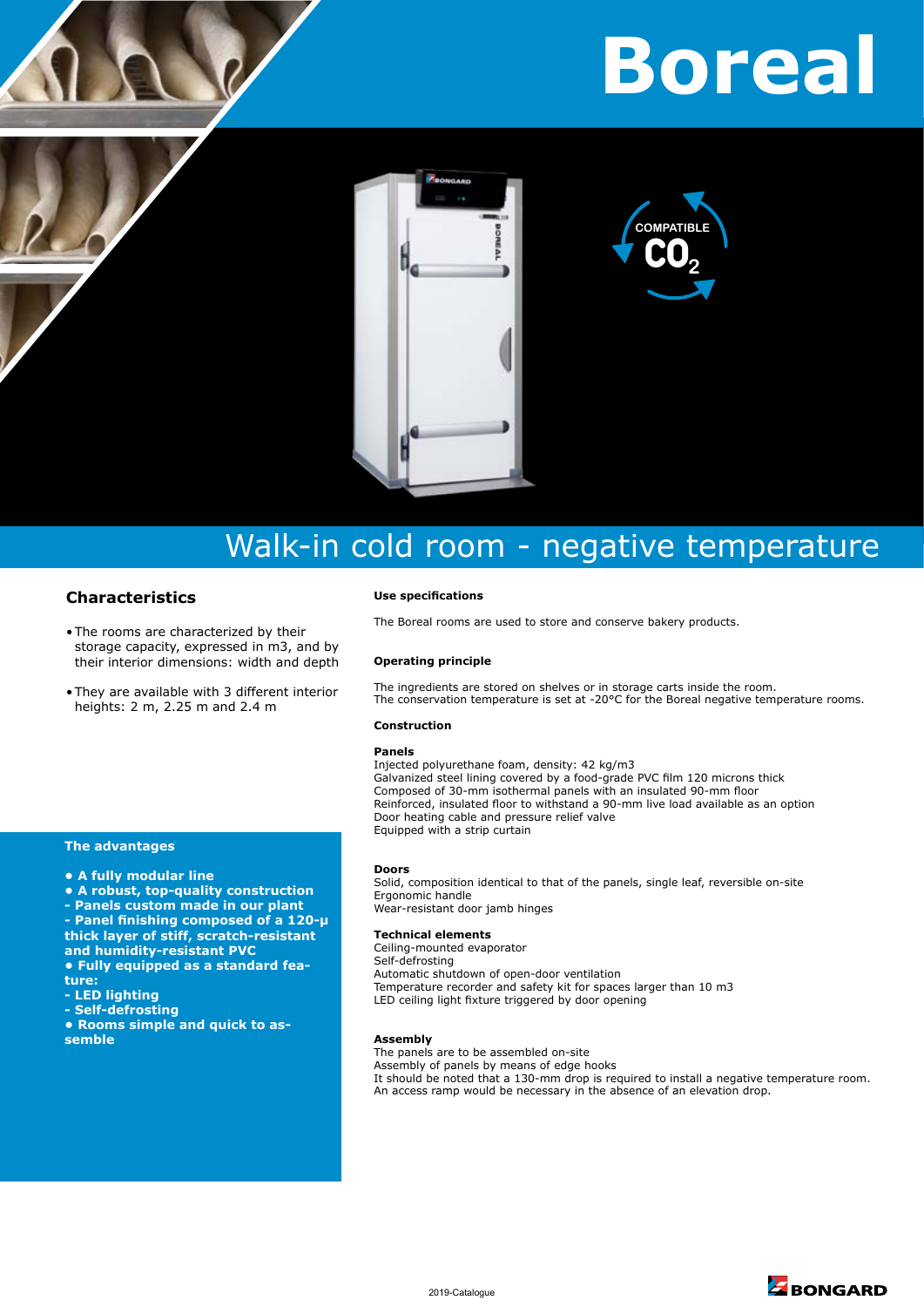## Negative temperature conservation **Boreal**

| <b>Boreal</b>                                                                                                                  | <b>Negative</b>          |
|--------------------------------------------------------------------------------------------------------------------------------|--------------------------|
| Controls                                                                                                                       |                          |
| Basic electronic controls                                                                                                      | ■                        |
| <b>Construction: panels</b>                                                                                                    |                          |
| Both interior and exterior made with PVC-lined steel                                                                           | ■                        |
| Stainless steel interior and PVC exterior                                                                                      |                          |
| Stainless steel interior and exterior                                                                                          | €                        |
| <b>Construction: door</b>                                                                                                      |                          |
| Left door handle                                                                                                               |                          |
| Right door handle                                                                                                              | □                        |
| Reversible door                                                                                                                | ■                        |
| Double-leaf door                                                                                                               | $\overline{\phantom{a}}$ |
| 2 doors on the front                                                                                                           |                          |
| 2 "tunnel" doors                                                                                                               | $\overline{\phantom{a}}$ |
| Temperature read out at opoosite side in the case tunnel model                                                                 | $\sim$                   |
| Interior and exterior protection door bumpers                                                                                  | $\overline{\phantom{a}}$ |
| Interior protective bumpers rails                                                                                              | $\overline{\phantom{a}}$ |
| Spiral ramp door hinges (raises door while opening)                                                                            | ■                        |
| Rack entry : by the small dimension                                                                                            |                          |
| Rack entry: by the large dimension                                                                                             | $\sim$                   |
| Door heating gasket and pressure relief valve                                                                                  | ■                        |
| <b>Equipment - fit-out</b>                                                                                                     |                          |
| Ceiling-mounted evaporator with single-flow technology                                                                         | ■                        |
| Ceiling-mounted evaporator with double-flow technology                                                                         |                          |
| Automatic-defrosting                                                                                                           | ■                        |
| Automatic ventilation shutdown at door opening                                                                                 |                          |
| Ceiling-mounted light fixture triggered by door opening                                                                        | ٠                        |
| Temperature recorder and safety kit for room volume $\geq 10$ m3                                                               | ■                        |
| Without walk-in floor                                                                                                          | ÷.                       |
| Insulated walk-in floor, skid resistant, 15-mm thick with its 280-mm deep stainless steel<br>access ramp                       | $\overline{\phantom{a}}$ |
| Insulated, stainless steel walk-in floor, skid resistant, 17-mm thick with its 280-mm deep<br>access ramp                      |                          |
| Insulated walk-in floor, skid resistant, 90-mm thick                                                                           | ■                        |
| Reinforced insulated floor 90-mm thick, for heavy load racks                                                                   | €                        |
| Stainless steel-reinforced access ramp                                                                                         | €                        |
| Strip curtain                                                                                                                  | ■                        |
| <b>Refrigerating unit</b>                                                                                                      | $\Omega$                 |
| Standard                                                                                                                       | ■                        |
| Remote                                                                                                                         | €                        |
| Tropicalized (recommended option with refrigerants R448A and R449A)                                                            | €                        |
| Remote and tropicalized (recommended option with refrigerants R448A and R449A)                                                 | €<br>€                   |
| Silent and tropicalized standard unit                                                                                          | €                        |
| Silent, remote and tropicalized standard unit<br>Silent, tropicalized PREMIUM unit (SCROLL - refrigerants R404A, R448A, R449A) | €                        |
| Silent, remote, tropicalized PREMIUM unit (SCROLL - refrigerants R404A, R448A, R449A)                                          | €                        |
| <b>Assembly</b>                                                                                                                |                          |
| Delivered disassembled                                                                                                         | п                        |
| <b>Power supply</b>                                                                                                            |                          |
| 400 3PH+N+G 50 Hz                                                                                                              | п                        |
| 440 3PH+N+G<br>60 Hz                                                                                                           | €                        |
| 208/220 3PH+N+G<br>60 Hz                                                                                                       | €                        |
| Other voltage*                                                                                                                 | €                        |
|                                                                                                                                |                          |

In case Boreal is to be connected on factory's central refrigeration system: consult us

\*Maximum 7-week delivery period for the other voltages.